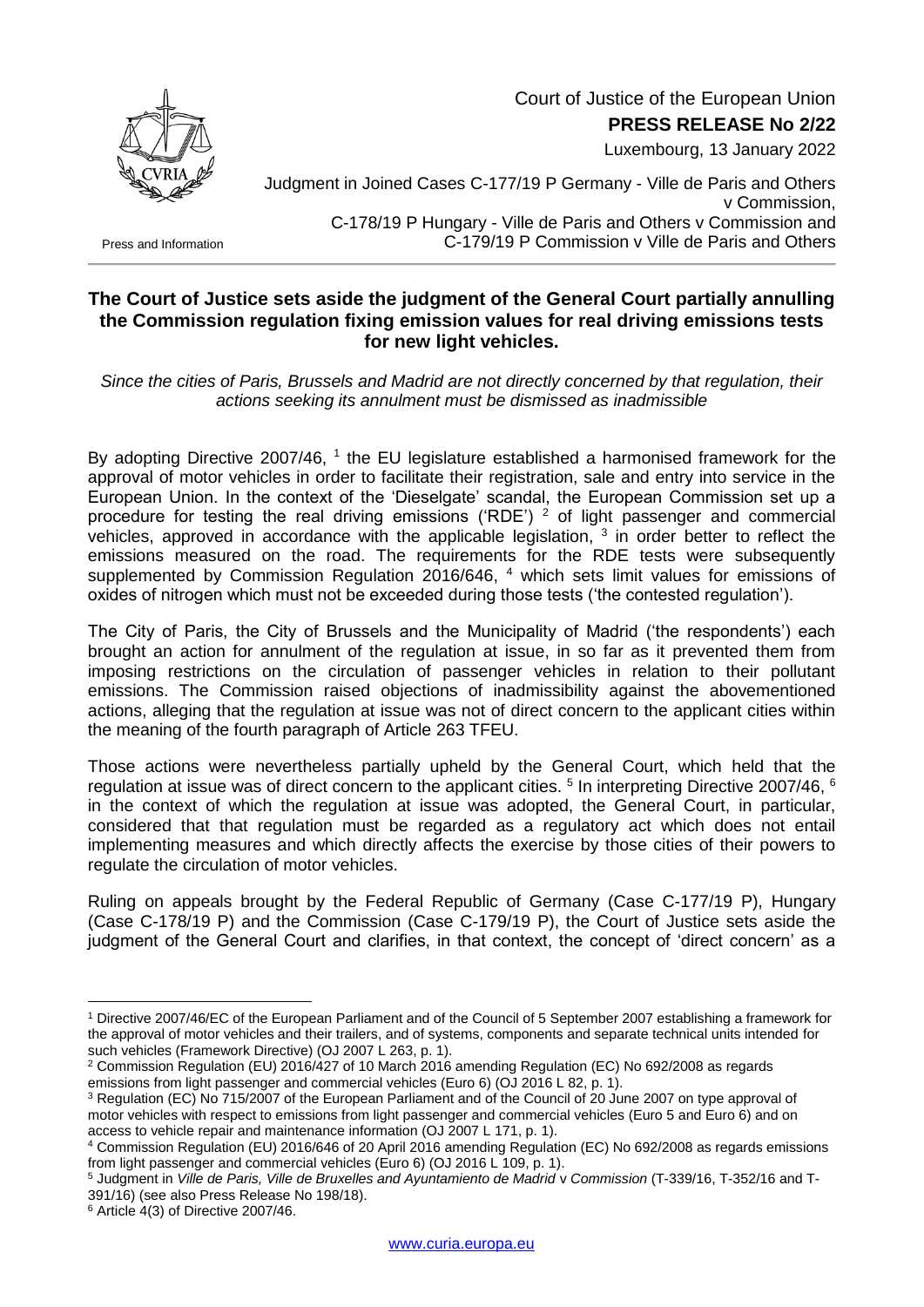condition for the admissibility of an action for annulment brought by a regional entity of a Member State against an act of the European Union.

## *Findings of the Court*

1

First of all, the Court notes that a regional or local entity with legal personality may, like any natural or legal person, institute proceedings against an act of EU law only if it comes within one of the situations referred to in the fourth paragraph of Article 263 TFEU,  $^7$  which requires that the act at issue must be of direct concern to the person or entity in question. In order for an infra-State entity to be directly concerned by the measure in question, two cumulative criteria must be satisfied. First, **the contested measure must directly affect the legal situation of those entities** and, secondly, it must leave no discretion to its addressees who are entrusted with the task of implementing it.

Next, the Court examines whether the second subparagraph of Article 4(3) of Directive 2007/46, according to which Member States are not to 'prohibit, restrict or impede the registration, sale, entry into service or circulation on the road of vehicles … if they satisfy the requirements of the [directive]', effectively prevents the applicant cities from exercising their powers to regulate the circulation of passenger vehicles in order to reduce pollution and, accordingly, whether, having regard to the relationship between that provision and the contested regulation, those cities must be regarded as being directly concerned by that regulation. To that end, the Court interprets the provision at issue in the light of its wording, its context, the objectives pursued by the legislation of which it forms part, and relevant information concerning its legislative history.

As regards the wording of the second subparagraph of Article 4(3) of Directive 2007/46 and, in particular, the prohibition laid down therein on restricting the 'circulation on the road' of certain vehicles, the Court states that that provision covers not only the circulation of vehicles in the territory of a Member State, but also other activities, such as the registration, sale and entry into service of vehicles. Such restrictions entail a general barrier to access to the vehicle market.

As regards the context of that provision, the Court notes that **the obligations imposed on Member States** under Directive 2007/46 **concern the placing on the market of motor vehicles and not their subsequent use**. It also notes that, although the second subparagraph of Article 4(3) of that directive lays down a negative obligation preventing Member States from prohibiting, restricting or impeding the circulation on the road of vehicles which comply with the requirements of the directive, its first subparagraph lays down a positive obligation allowing Member States to register and authorise the sale and entry into service of those vehicles, without any mention of circulation on the road. Thus, contrary to the interpretation adopted by the General Court, the scope of the negative obligation cannot be wider than the scope of the positive obligation, since the wording of those two subparagraphs is complementary. Finally, the Court notes that the applicant cities do not have powers in relation to vehicle type-approval.

As regards the objective pursued by Directive 2007/46, that objective consists in the establishment of a uniform procedure for the approval of new vehicles and, by extension, in the establishment and functioning of the internal market, while seeking to ensure a high level of road safety by means of the total harmonisation of technical requirements concerning, inter alia, the construction of vehicles.

Moreover, the legislative history of the second subparagraph of Article 4(3) of Directive 2007/46 shows that the purpose of the prohibition on preventing the 'circulation on the road' of certain vehicles was not to extend the scope of the legislation on vehicle type-approval, but only to prevent the circumvention, by the Member States, of the prohibition on opposing access to the market for vehicles which comply with the applicable legislation.

 $^7$  Article 263(4) TFEU provides that 'Any natural or legal person may, under the conditions laid down in 263(1) and (2), institute proceedings against an act addressed to that person or which is of direct and individual concern to them, and against a regulatory act which is of direct concern to them and does not entail implementing measures.'